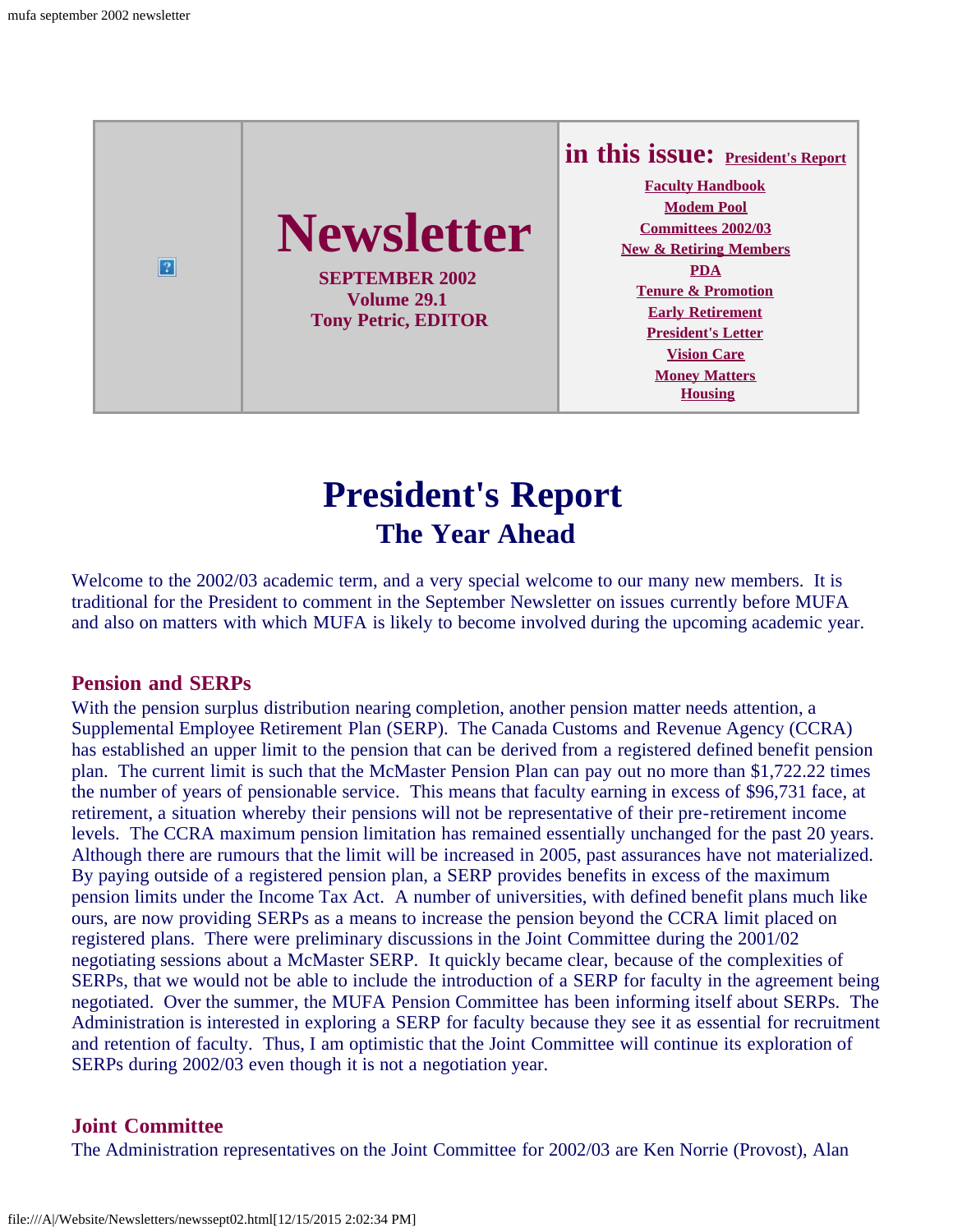Harrison (Dean, Social Sciences), and Mo Elbestawi (Dean, Engineering); the MUFA representatives are myself, Ken Cruikshank (Vice President), and Trevor Chamberlain (Remuneration Chair). I will be in the Chair since it is MUFA's turn to Chair the Committee. Karen Belaire (Vice President, Administration) is an Observer and will be available to provide financial and other administrative information to the Committee. Phyllis DeRosa Koetting is the secretary to the Committee.

The Joint Committee has a number of matters, other than pension, which need attention. Several of our policies need reevaluation. For example, the Memorandum of Agreement regarding the Teaching of Day Classes and Teaching in the Twilight (5:30-6:20 pm) Hour specifies that the agreement should be evaluated by the Joint Committee after April 30, 1999, and this evaluation is not yet complete. Other policies need updating. For example, The Guidelines for the Implementation of Load Teaching in Part-Time Degree Studies is the only policy statement that addresses Load Teaching, and at the very least the title needs changing since we no longer have Part-Time Degree Studies.

Some departments have been very responsible regarding funds for ergonomic furniture such as office chairs. In other departments, faculty have been told to use their PDA for the purchase of such items. The Joint Committee discussed this issue during the 2001/02 session, and the Administration agreed that requiring faculty to use their PDA for such items was inappropriate. A memo to that effect was sent to Deans and Chairs by the then acting Provost, Peter Sutherland. That memo is reproduced in this newsletter (see [below](#page-5-0)).

#### **Enrolment**

I was the MUFA Observer on Senate during the 2001/02 session. Reports on enrolment numbers were made by the Registrar at regular intervals. I was surprised to discover that Senate was no longer directly involved in setting enrolment targets, and I was disappointed at the absence of meaningful discussions in Senate regarding enrolment issues such as the "double cohort". I discovered that in December 1996, the University Planning Committee (UPC) recommended that Senate endorse a proposal for An Enrolment Management Team for McMaster. The enrolment management team reports "directly to the Provost on enrolment matters. The Provost, in turn, would make the committee's reports available to Senate and the University's Planning Committee". There are in fact four teams. Direct representation by faculty, either through Senate, Undergraduate Council, or the MUFA Executive, is absent from all Teams. I think Senate needs to reconsider its decision of 1996 to distance enrolment matters from its deliberations. Enrolment issues are very much a concern of faculty and directly affect our ability to carry out our responsibilities as teachers. I know that many faculty are troubled by the large size of the 2002 class and want to be involved in the decision-making about the size of, and academic standards for, the 2003 class.

#### **Affiliation Agreements with Hospitals**

CAUT recently created a Task Force on Academic Freedom for Faculty in University-Affiliated Health Care Institutions. This Task Force was established in response to a number of recent high-profile cases where the academic freedom of clinical faculty and researchers had been compromised. In preparation for the Task Force, CAUT requested copies of the Affiliation Agreements that exist between a university and its affiliated hospitals. I was surprised to discover that McMaster has two such "agreements", one with the Hamilton Health Sciences Corporation (HHSC) and the other with St. Joseph's Hospital. The reason for the quotation marks in the previous sentence is that these documents were never approved by either the Senate or the Board, nor were they discussed in the Joint Committee. They should have been, since they are concerned with appointments and termination (Senate matters) and with terms and conditions of employment (Joint Committee matters). The HHSC document was signed in December 2000 on behalf of McMaster University by Peter George (President) and William Orovan (Acting Vice-President Health Sciences). I do not know by whom the St Joseph's document was signed because I have been unable to obtain a copy of it, nor have I been able to ascertain whether either document was even vetted within the Faculty of Health Sciences.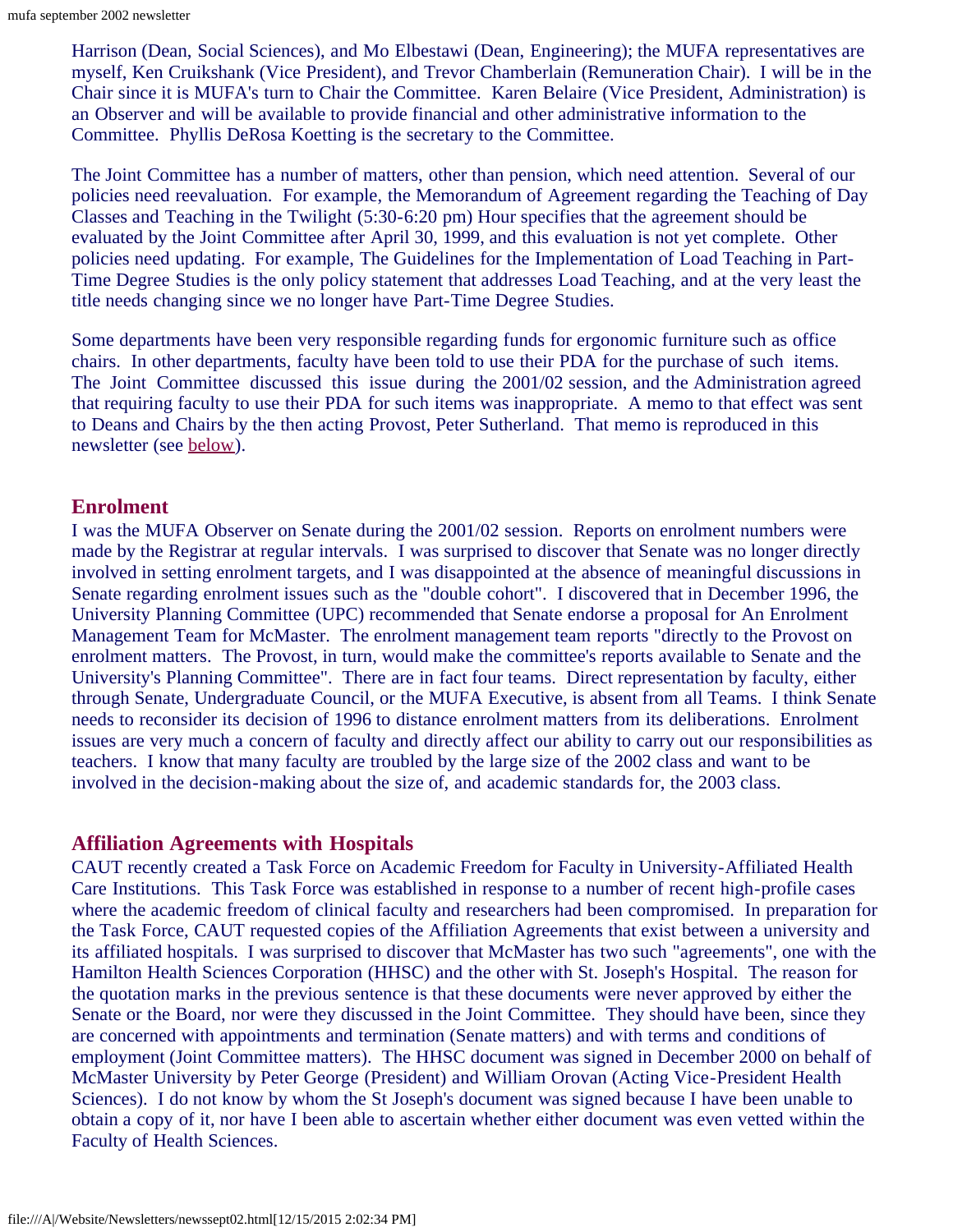McMaster has a long and successful history upon which to draw for the formulation (and revision) of policy documents concerned with matters relating to appointments, tenure, suspension, and dismissal. In essence, a small ad hoc committee is established by Senate. The members of the committee are nominated by the Senate Committee on Appointments (SCA) and by the MUFA Executive. The ad hoc Committee drafts the policy in question which receives the endorsement of SCA and the MUFA Executive, before being presented to Senate and the Board for approval. This process (with the inclusion of nominees from the Clinical Faculty Association [CFA]) should have been used for the drafting of the two affiliation documents, but was not.

I did send a copy of the 2000 HHSC document to CAUT and notified them that, in my view, the document was not McMaster policy since it had not received Senate and Board approval. I met with Peter George in June and again in September to discuss my concerns with him and I urged him to ask Senate to establish an ad hoc committee to review the current documents and set the approval process in motion. This is not just a matter of process. The HHSC document is, in places, unclear and does not readily mesh with our Appointments, Tenure, and Promotion Policy. While I do not want to prejudge the fate of the current affiliation documents, I would wager that they will need to undergo major revision before they obtain Senate approval.

#### **Librarians**

The professional librarians have been members of MUFA since 1995. Most of MUFA's efforts on behalf of librarians since that time have been to develop an appropriate procedure for the negotiation of salary and benefits for librarians. A three-year agreement between the professional librarians and the Administration was signed in June for the period June 16, 2002 to June 15, 2005. While most policy matters related to salaries and benefits have been resolved, a few issues need attention during the next academic year.

Last year, the University Planning Committee (UPC) struck an ad hoc Committee to Review the University Library and its Relationship to McMaster's Academic Mission. The rationale and terms of reference for the Committee are available at http://www.mcmaster.ca/ bog/LIBREV.HTM. The Committee reported to UPC in June. It is my understanding that the report will be widely circulated and comments and suggestions solicited. MUFA will most certainly be active in this process.

#### **Consultation and Collegiality**

The President of MUFA meets with the University President monthly and with the Provost twice a month. Peter George and I arrived at McMaster at about the same time and we have worked together in various capacities during our many years at McMaster. I am confident that our collegial interactions will continue during my year as MUFA President. Our new Provost, Ken Norrie, has placed consultation and collegiality high on his agenda. I have had a number of informal meetings with him over the summer months. We have had frank and meaningful discussions on many important issues. Because Ken arrived in January 2002, he was an Observer on the Joint Committee last year. I look forward to his active participation this year.

> *Lorraine Allan MUFA President*

#### $\vert 2 \vert$ **Faculty Handbook Updates**

<span id="page-2-0"></span>**Revised pages for the Faculty Handbook, which was first distributed in October 1999, have recently been mailed out to MUFA members and administrative departments. If you did not receive your package, contact the MUFA Office (ext. 24682; mufa@mcmaster.ca). If you require another hard**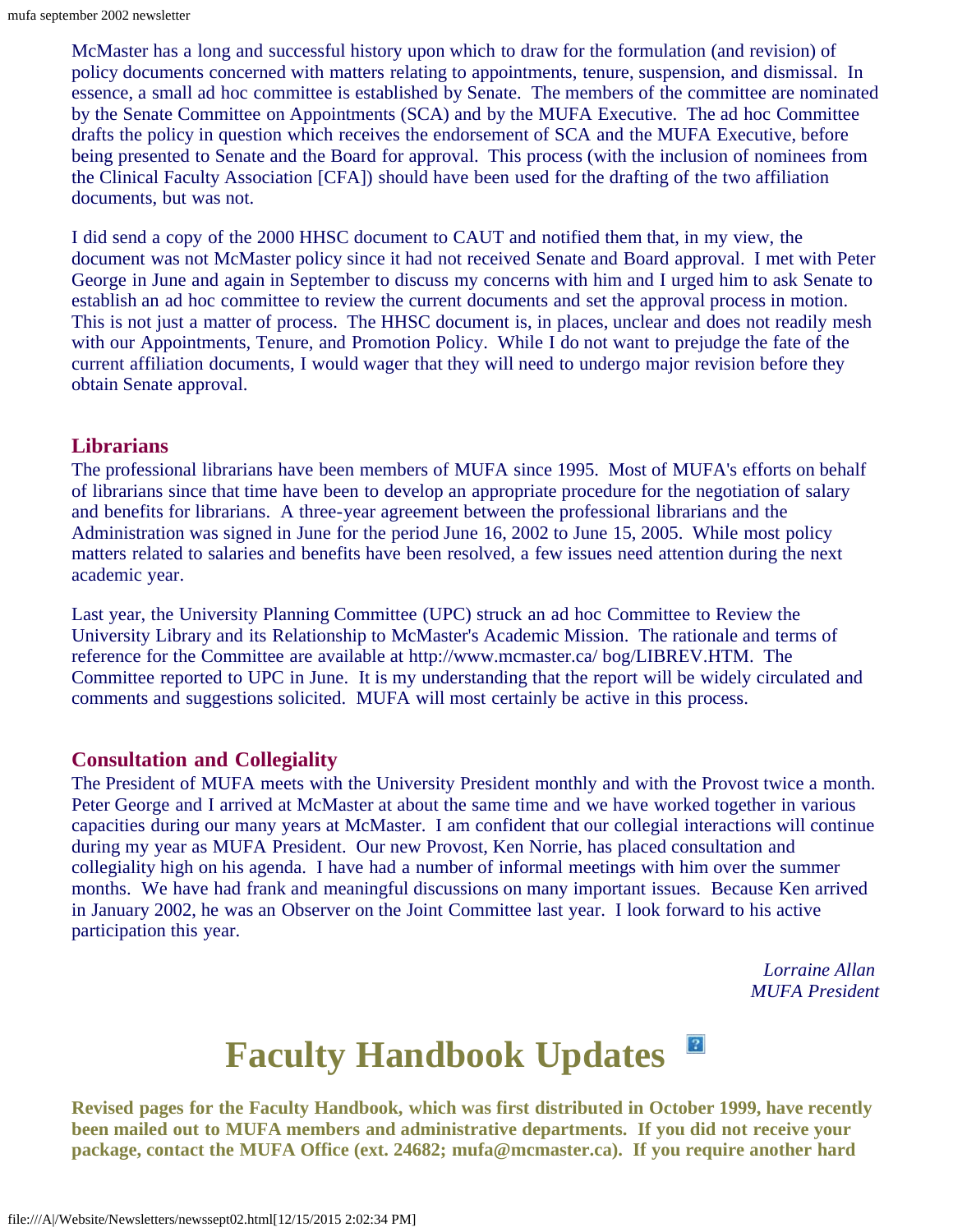**copy of the complete Handbook, contact the Bookstore's Custom CourseWare Department at extension 23356.**

**The Faculty Handbook is also available on the MUFA web page ([www.mcmaster.ca/mufa](http://www.mcmaster.ca/mufa/)).**

#### $|2|$ **Modem Pool**

<span id="page-3-0"></span>Effective July 1, 2002, your modem pool funding was folded into your PDA account, and charges for use of the McMaster Modem Pool are no longer charged to a special modem account.

When you activated your McMaster modem service, you were required to specify a backup account to be used in the event that you overspent your modem account. Until recently, the major granting councils (NSERC, SSHRC, CIHR/MRC) did not consider modem usage costs as eligible expenses. Therefore, for most faculty, the backup was their PDA account. The rules for the three granting councils have changed in recent years. For all three granting councils, charges incurred for use of the internet from home are now eligible expenses.

If you would like to change the account being used for your modem usage charges, from your PDA to a research account, send an email to [helpline@mcmaster.ca](mailto:helpline@mcmaster.ca), specifying the research account number.



## <span id="page-3-1"></span>**Commitee Structure 2002/2003**

**[Executive](file:///A|/Website/Newsletters/newexec.htm) [Committees](file:///A|/Website/Newsletters/committe.htm)**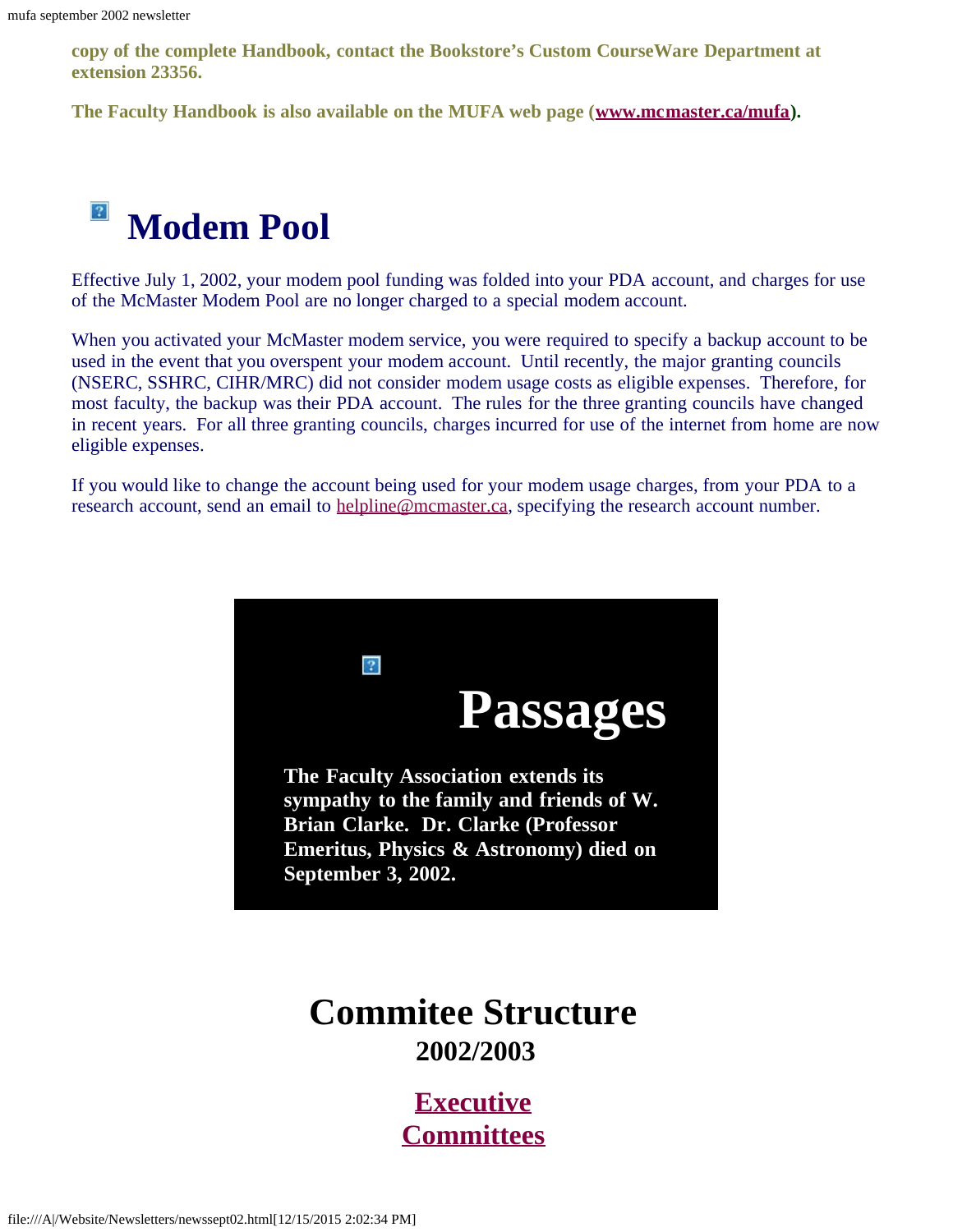## **[MUFA Council](file:///A|/Website/Newsletters/council.htm)**

## **Observers Needed**

**Required: faculty and librarians who are members of the Faculty Association — yes, RETIREES also qualify — to serve as observers for appeal and grievance hearings. The role of the Observer is to report on the adequacy of the procedures, with a view to making recommendations to improve relevant policies, not to comment on the conduct or the judgement of the tribunal. Hearings usually take place over one or two days. For more information, send us an e-mail ([mufa@mcmaster.ca\)](mailto:mufa@mcmaster.ca), give us a call (24682), or drop us a line (HH 103A).**

#### $|2|$

# **Welcome New Members**

**(since June 2002)**

<span id="page-4-0"></span>Richard Arthur Paul Ayers Alison Barclay Christian Baron Margaret Brockett Sarah Brophy David Camfield Sheldon Cardinal Jacques Carette Philippa Carter Alan Chen Ruth Chen Thomas Crossley Reuven Dukas Gary Dumbrill Amanda Etches-Johnson Kevin Eva Robert Fleisig Raja Ghosh Jane Gillett Melinda Gough Gillian Goward Yaser Haddara Dana Hollander Philippa Holowaty Violetta Igneski Takashi Imai Magdelena Janus Sharon Kaasalainen Kiridarah Kanagaretnam

Philosophy **Chemistry** Classics Biology Rehabilitation Sci English Labour Studies Indigenous Studies Computer & Software Religious Studies Physics & Astronomy Nursing **Economics** Psychology Social Work Mills Library CE&B Mechanical Eng Chemical Eng Medicine English **Chemistry** Elec & Computer Eng Religious Studies CE&B Philosophy Physics & Astronomy Psych & Beh Neuro Nursing Acct/Financial Mgmt

George Karakostas Russell Kilbourn Haresh Kirpalani Peter Kruse Jim Lyons Alexander Lyubechansky Carrie McAiney Shaudin Melgar-Foraster Peter Miu Linda Moffat Karen Moncrieff Joanne Muellenbach Iris Mujica Antonio Paex Allison Platt Lynda Poole Maxime Prevost Alexandra Retzleff Melissa Rutherford Elliot Schreiber Lisa Schwartz Darren Scott Donna Seamone Elena Silvestri Kevin Tasa Tracy Vaillancourt Sarah Wayland Yonghong Wan Xiaolin Wu Dongmei Zhao

Computing & Software English **Pediatrics Chemistry** Kinesiology HSC North Library Psych & Beh Neuro Modern Lang & Ling Finance Finance & Business Econ Nursing HSC North Library Nursing Geography & Geology School of the Arts Nursing French **Classics** Psychology Marketing & Bus Policy CE&B Geography & Geology Religious Studies French Human Resources/Mgmt Psychology Political Science Path & Molecular Med Elec & Computer Eng Elec & Computer Eng

# **Best Wishes to Retiring MUFA Members**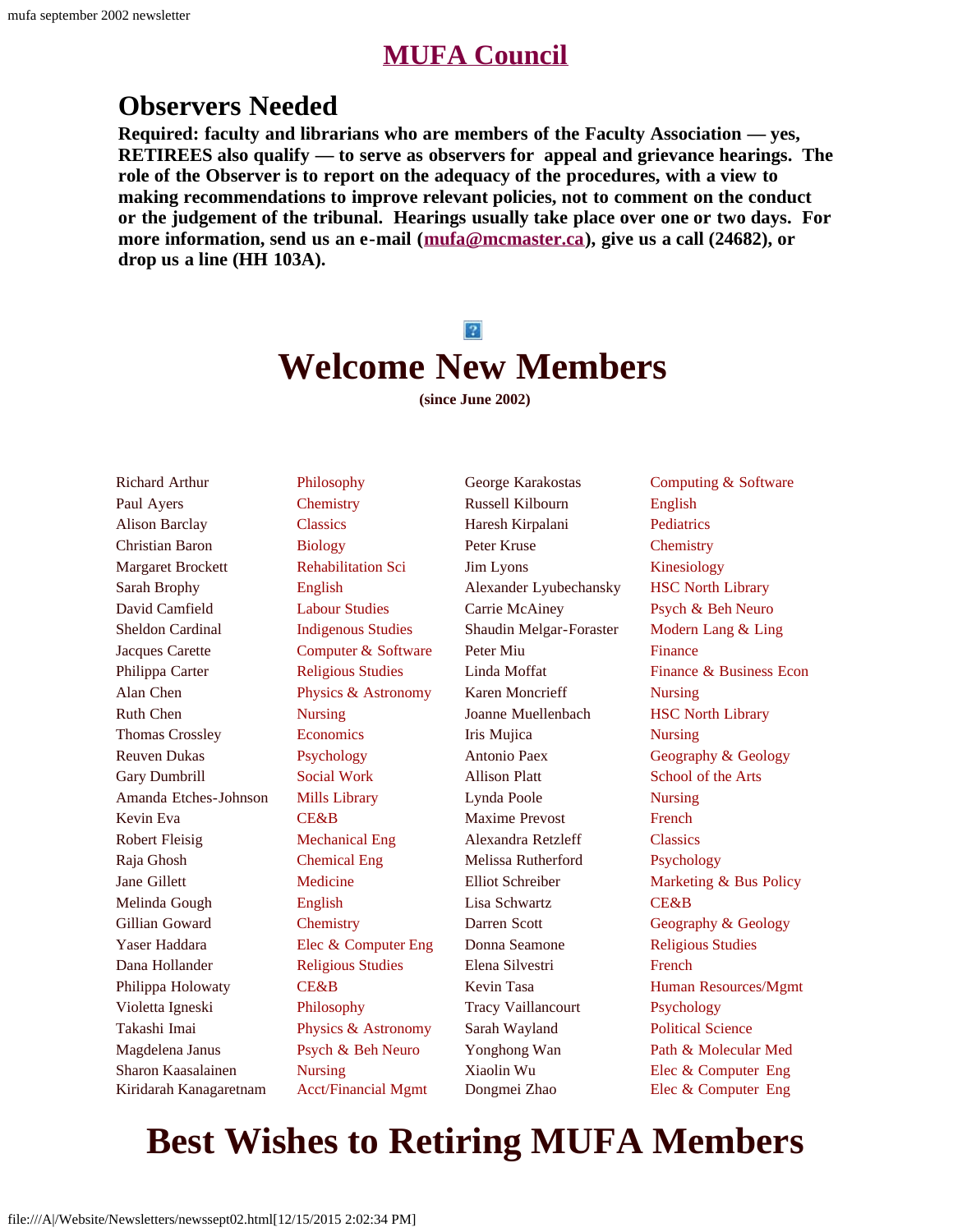We wish to extend best wishes to those faculty and librarians who have recently retired. We look forward to seeing them at the annual luncheon in their honour (this year on October 8) hosted jointly by the Presidents of the University and the Faculty Association.

| Sam Ajzenstat        | Philosophy                  |
|----------------------|-----------------------------|
| John Brash           | <b>Chemical Engineering</b> |
| John Burbidge        | Economics                   |
| <b>Joan Crook</b>    | <b>Nursing</b>              |
| Joanne Fox-Threlkeld | <b>Nursing</b>              |
| <b>Hugh Galloway</b> | School of the Arts          |
| Dan Geagan           | <b>History</b>              |
| Hara Ghosh           | Biochemistry                |
| Harish Jain          | Human Resources & Mgmt      |
| Joseph Laposa        | Chemistry                   |
| <b>Owen Morgan</b>   | French                      |
| Sam Najm             | Philosophy                  |
| <b>Gary Purdy</b>    | Materials Science           |
| M. Sternbach         | Medicine                    |
|                      |                             |

## **Use of Professional Development Allowance**

<span id="page-5-0"></span>*Below is a memo dated November 19, 2001 from then Acting Provost and Vice-President (Academic), Peter Sutherland, to Deans and Chairs/Directors.*

**The McMaster University Faculty Association (MUFA) has brought to my attention what they regard as examples of unreasonable demands being put on faculty Professional Development Allowances (PDAs). Specifically, MUFA refers to instances where a Chair has suggested to a faculty member that her or his PDA be used to purchase office furniture, etc., because the departmental budget cannot accommodate the expense.**

**I realize that:**

**(a) many faculty find their office furniture uncomfortable, unsuitable, or in poor repair; and**

**(b) departments do not have an explicit budget line for office furniture.**

**However, the latter is not sufficient justification for asking a faculty member to turn to her/his PDA for a solution. I suggest that each Chair assess the size of the problem that their Department faces, and then develop a multi-year plan for solving it. Wherever possible, a reasonable standard for such items as chairs, filing cabinets, etc. could be established. As to the source of funds, most Departments can use revenue from "summer school" or from**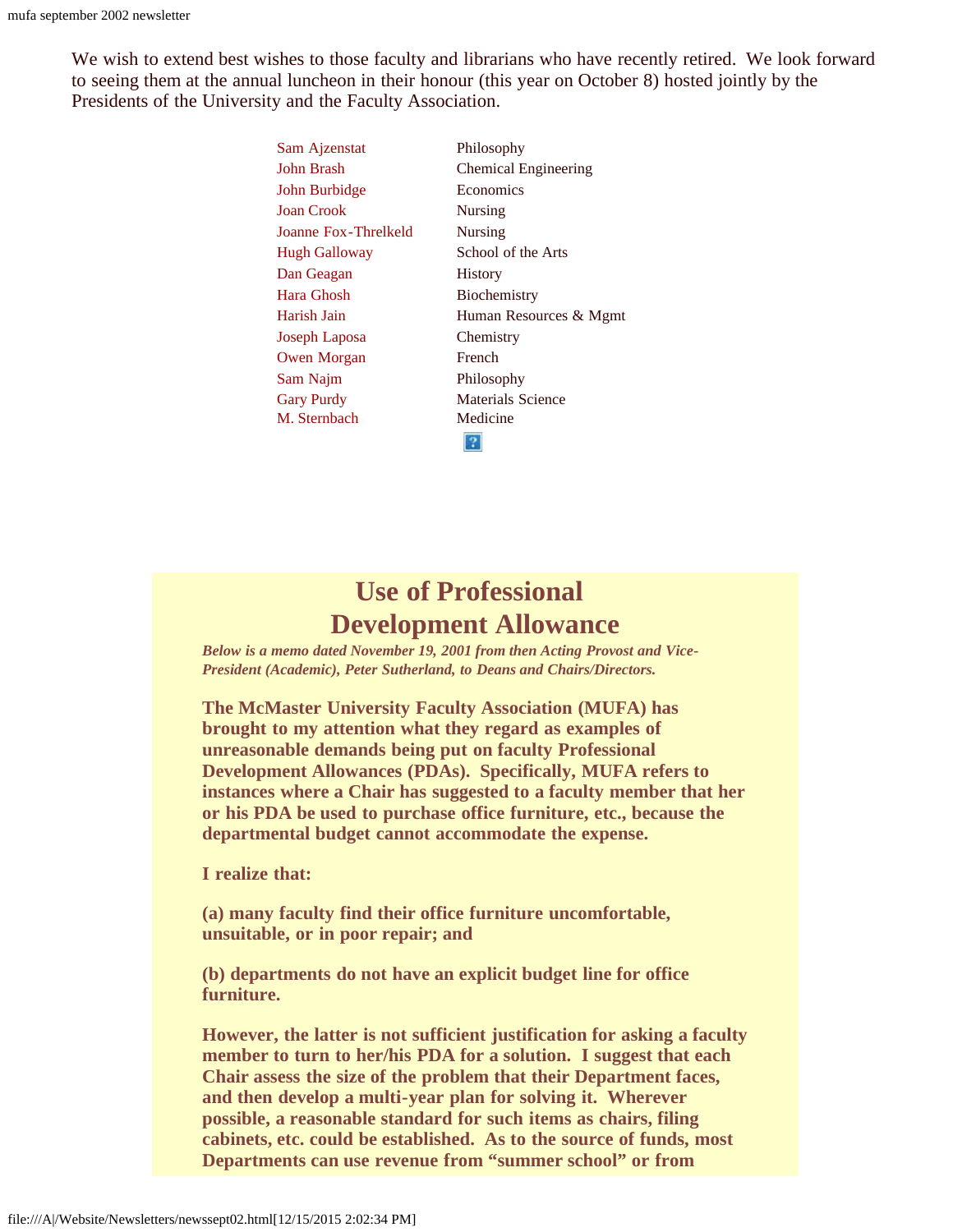**contract overhead or the creation of a small reserve fund. Finally, if some faculty find the proposed solution unsatisfactory (because they want something beyond the standard), or its implementation too slow, then it would be appropriate for a Chair to suggest use of the PDA.**

## **If You Are Being Considered for Tenure and/or Promotion, Read On**

<span id="page-6-0"></span>**If you are a faculty member who is being considered for tenure and promotion to Associate Professor or for promotion to Professor, you may find it helpful to have a faculty colleague act as an advisor during this process. This colleague can assist in the preparation of your research résumé, teaching dossier and other material. An advisor can also accompany you to interviews at various stages of the process should this prove necessary.**

**This practice has been informally sanctioned in the past. The Tenure and Promotion Policy explicitly states that a faculty member may be accompanied by a faculty colleague acting as an advisor when appearing before a Departmental, Faculty or Senate committee.**

**Please feel free to contact the Chair of the MUFA Committee on Special Enquiries and Grievances should you desire further information concerning this policy or assistance in seeking out an appropriate advisor.**

## **Are You Considering Early Retirement?**

<span id="page-6-1"></span>**In the past, some faculty members have signed individual agreements with the University concerning the conditions of their retirement. These agreements have covered special (non-standard) access to office space, laboratory facilities and other matters. At present, there is no established procedure, other than the civil courts, for resolving subsequent disputes concerning the interpretation of such agreements. The Faculty General Grievance Procedure applies only to those who "hold the academic rank of professor, associate professor, assistant professor or lecturer". Professors emeriti are not covered even in the case of disputes concerning an agreement signed prior to retirement. Hence, it is especially important that clear, specific wording be used in such agreements. It is strongly recommended that our colleagues seek the advice of MUFA and of their own lawyers before signing any such agreements.**

## <span id="page-6-2"></span>**Formation of Presidential Committee Denied**

**The following letter from President Peter George was sent to**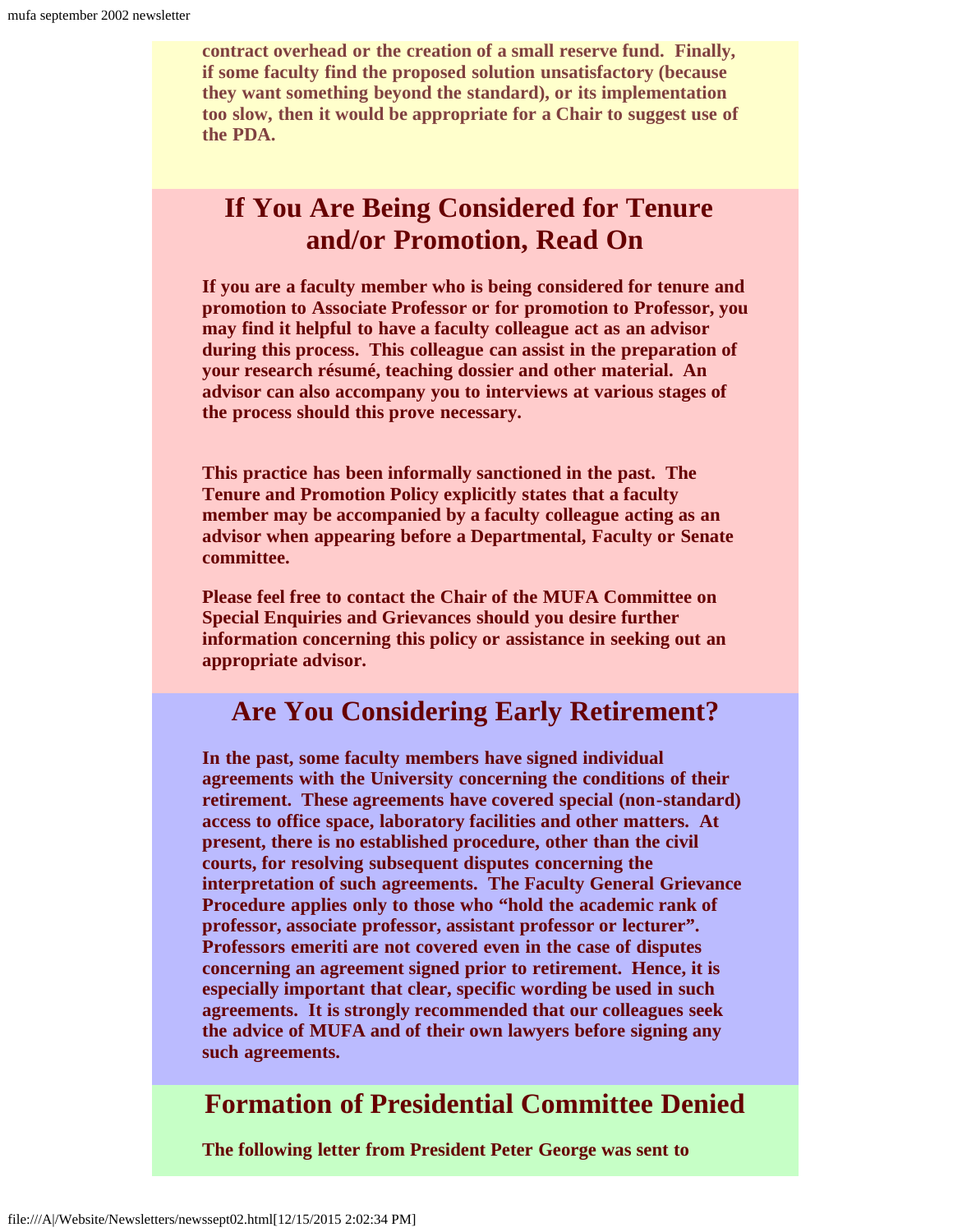**current MUFA President, Lorraine Allan, on June 26, 2002:**

**I am writing in response to a letter sent by your predecessor, Tom Davison, in which he advised me about a motion passed at the MUFA General Meeting on January 16, 2002. The motion calls for the establishment of a Presidential Committee to deal with matters "affecting the physical and geographical status of the campus".**

**The Board of Governors' Planning and Building Committee is specifically charged with considering "all matters relating to expansion or alteration of the physical resources of the University, including the selection of consultants, having regard to the academic and other requirements, and the financial resources of the University, and to the aesthetic and other impact of such changes on the campus and the surrounding community." The University Planning Committee, a committee of both the Senate and the Board of Governors, has responsibility for reviewing and proposing any changes to the campus land-use plan. As you know, the University Planning Committee recommended, and Senate and Board approved, our new McMaster University Campus Master Plan last March: this is rightly regarded as one of our signal achievements of the past few years. Section 9 describes a detailed process by which the Plan is to be implemented.**

**I believe McMaster has in place the appropriate structures for addressing matters related to "the physical and geographical status of the campus". These standing committees of our Senate and Board of Governors are composed of representatives from all sectors of the University community — faculty, staff, students, alumni — and of the broader public. Their terms of reference specifically address McMaster's physical setting. Our Campus Plan now provides us with an articulated policy context for assessing matters related to campus development.**

**Certainly there will be occasions when matters of particular interest and concern demand special attention and will generate broad discussion. There may also be opportunities for campus improvements that are appropriately dealt with through ad hoc structures prior to their presentation for approval by the Board of Governors: I am thinking here of allocations for campus beautification from the McMaster University Futures Fund (MUFF). But I am not persuaded that the establishment of a Presidential Committee to deal with matters that are now assigned to standing committees of our governing bodies will contribute value and coherence to the planning processes for the McMaster campus. Rather, I encourage all members of the McMaster community to commit themselves to the principles and processes contained in our Campus Plan and to work through and with elected Senators and Governors to preserve and enhance the physical and geographical status of the campus.**

# <span id="page-7-0"></span>**Need to Know: Your Benefits**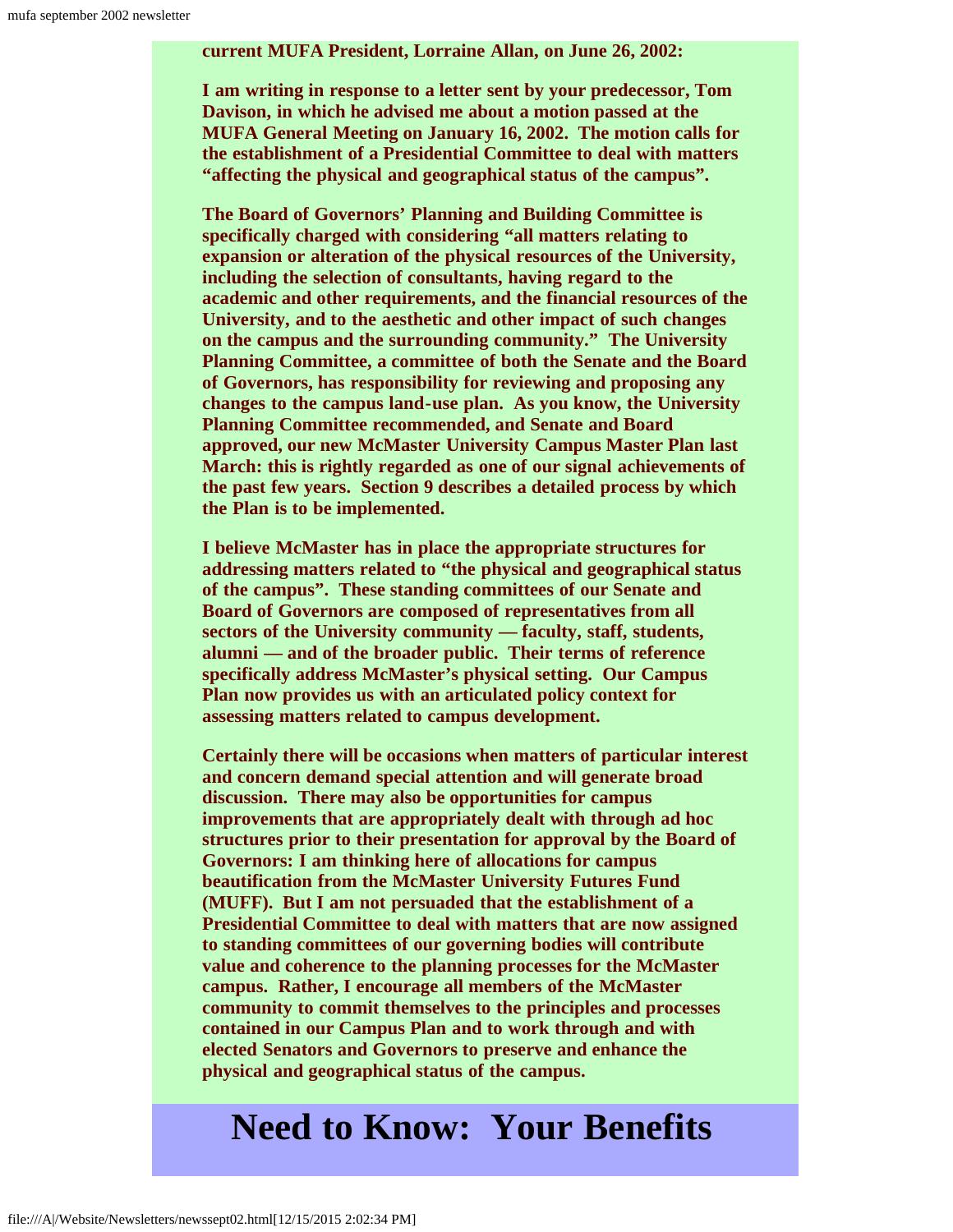

**McMaster's Major Medical Plan pays teaching staff and librarians up to \$150 towards the purchase of contact lenses or lenses and frames for eyeglasses, provided that there is a prescribed change in the lenses. A period of 24 months must pass between the dates of purchasing your eyeglasses and NO COVERAGE EXISTS FOR DEPENDENTS.**

**If a period of three years passes between any claim for vision care, then the programme will provide a maximum of up to \$200 towards the purchase. No change in prescription is required in this situation.**



<span id="page-8-0"></span>*In response to requests from our members for financial information, we are pleased to provide the following column on what we hope will be a regular basis. The information below has been supplied by Joe Gadoury of Berkshire Securities. Please contact Mr. Gadoury directly at 905-529-5505 if you have any questions or require clarification.*

## Taking Control of YOUR Financial Future

Is information overload getting you down? There are so many things going on in the world around us pessimism abounds everywhere, CEOs/auditors being taken to jail in handcuffs, stock markets doing the wild thing, talk of war, terrorism, all brought to you, up to the second, by your local media newscaster. With the plethora of instant news everywhere, these world events are a constant in your face day by day, minute by minute, second by second, barrage of over the top sensationalist bemusement. Makes you feel totally out of control. Stop the world I want to get off.

What you need to do is take a deep breath, a giant step backwards, and take a good look at the forest within the trees, and find out what YOU can control which may help bring some order into our otherwise hectic lives. Repeat after me, "Control what you can control — and ACT on it!" Repeat this mantra over and over again, until it sinks deeply into your subconscious, taking over the actions which will come of it.

That said, there are certain fundamental principles that I have used time and again, during periods of seemingly never ending strife, which help guide many to their goals and beyond. These principles are those practiced by the most successful people in the world enabling them to achieve the pinnacles of success which have made them famous. My objective, in these inaugural issues, is to introduce these principles to you, so you can recognize how they apply to your own lives, and ultimately take control of your future.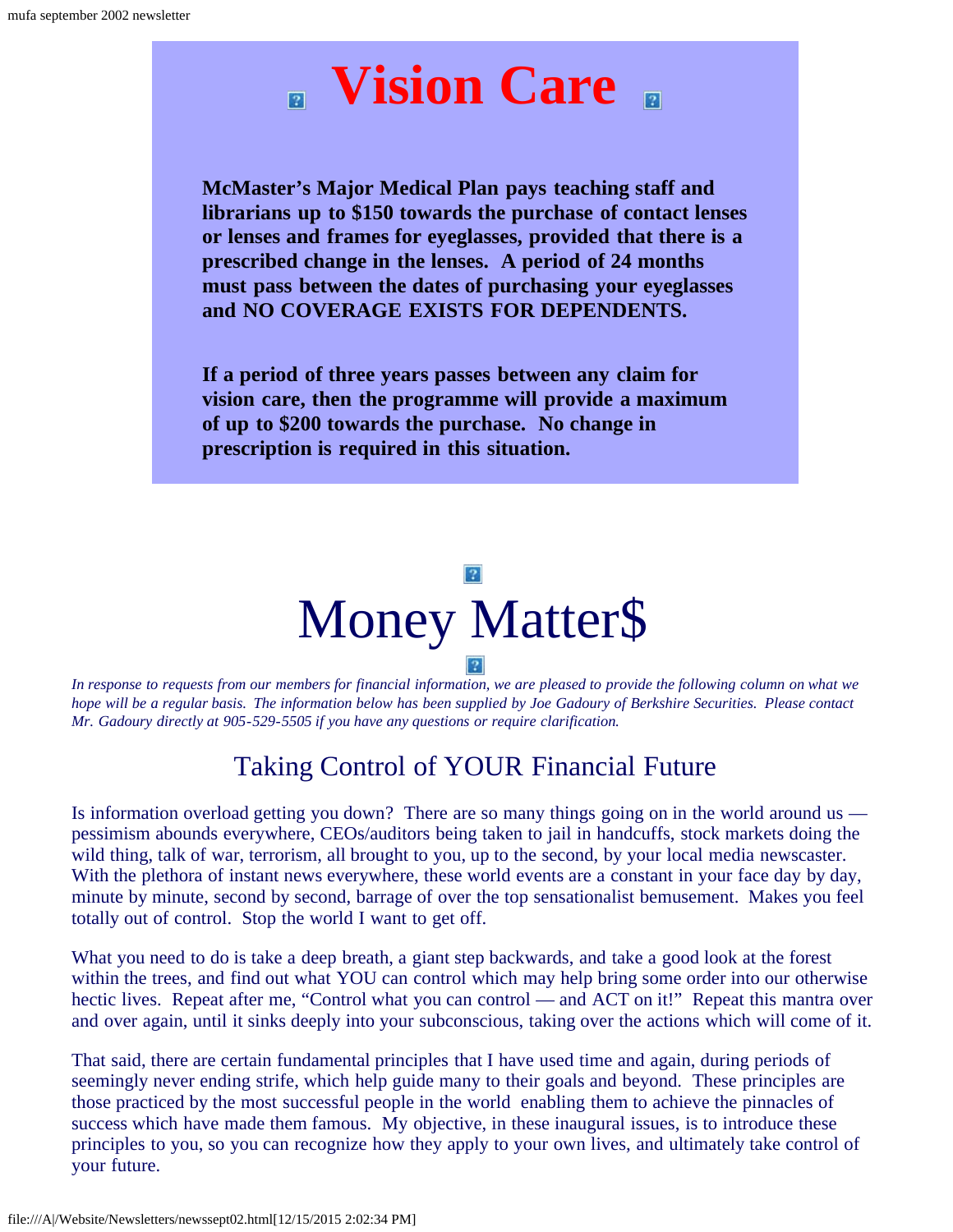These principles are known as the 5 Laws of Wealth Creation and the next 5 issues will deal specifically with each law in turn. Beyond that, it is my intention to introduce many of the facets of the financial world to you and invite your feedback on any of the topics covered. The goal is to initiate a two way dialogue with you the reader on those issues which are near to your heart, as well as what I may be able to provide on an issue by issue basis. So Welcome Aboard!

#### **Wealth Law #1: Set The Goal and the Time Frame to Achieve It**

Olympic athletes do it; Business Managers do it; you should do it too. We all need to set our own personal financial goals and assess what value it would take to continue to live the same life as we do today, once we are retired. The problem is, very few people do the calculations necessary to shoot for a specific goal, depending on specific time frames.

A person could say "I want to be a millionaire". Doesn't everyone? It's a nebulous statement at best. But when that same person states, "I want to be a millionaire in 5 years" — now THERE's a statement. Once the time frame is established, you then work backwards from there to see what it takes to achieve that level of success. For an effective investment and financial strategy, that goal takes discipline, perseverance and focus to strive for it.

One of the best ways to maintain continuity is to break your goals down into bite sized pieces, so as not to be overwhelmed by the enormity of the overall task. Setting up short (1 - 2 years), medium (3 - 5 years) and long term (5 years +) time frames may help you enjoy a continuous string of successes, building confidence along the way.

When it comes to your financial plan, regardless of whether you're building toward retirement or are already retired and drawing from your nest egg, the way that you set up your portfolio should indicate your needs relative to the specific time frames. In essence, I suggest you match the type of investment with how long you intend on holding it. This involves looking at the investment mix of your whole portfolio relative to what you may need to (a) grow your portfolio, (b) maintain its purchasing power, and (c) some day generate tax efficient cash flow while preserving as much capital as you can. This mix may change relative to changes in your lifestyle, which are not necessarily in conjunction with changes in the market. Market changes occur every day and are uncontrollable. Changes in lifestyle occur when they happen and are well within your control.

Only by realizing what your goals are, their respective time frames, and the taxable implications of these positions, will you determine the best mix for you at any particular time in your life. Take control — then act on it!

*Author's Note - if you wish copies of our normal quarterly newsletter, please send either your e-mail address or postal address to: jgadoury@berkshire.ca. Back issues are available upon request.*

*This publication contains opinions of the writer and may not reflect opinions of Berkshire Securities Inc. The information contained herein was obtained from sources believed to be reliable, but no representation, or warranty, express or implied, is made by the writer or Berkshire Securities Inc or any other person as to its accuracy, completeness or correctness.*

*This publication is not meant to provide legal or account advice. As each situation is different you should consult your own professional advisers for advice based on your specific circumstances.*